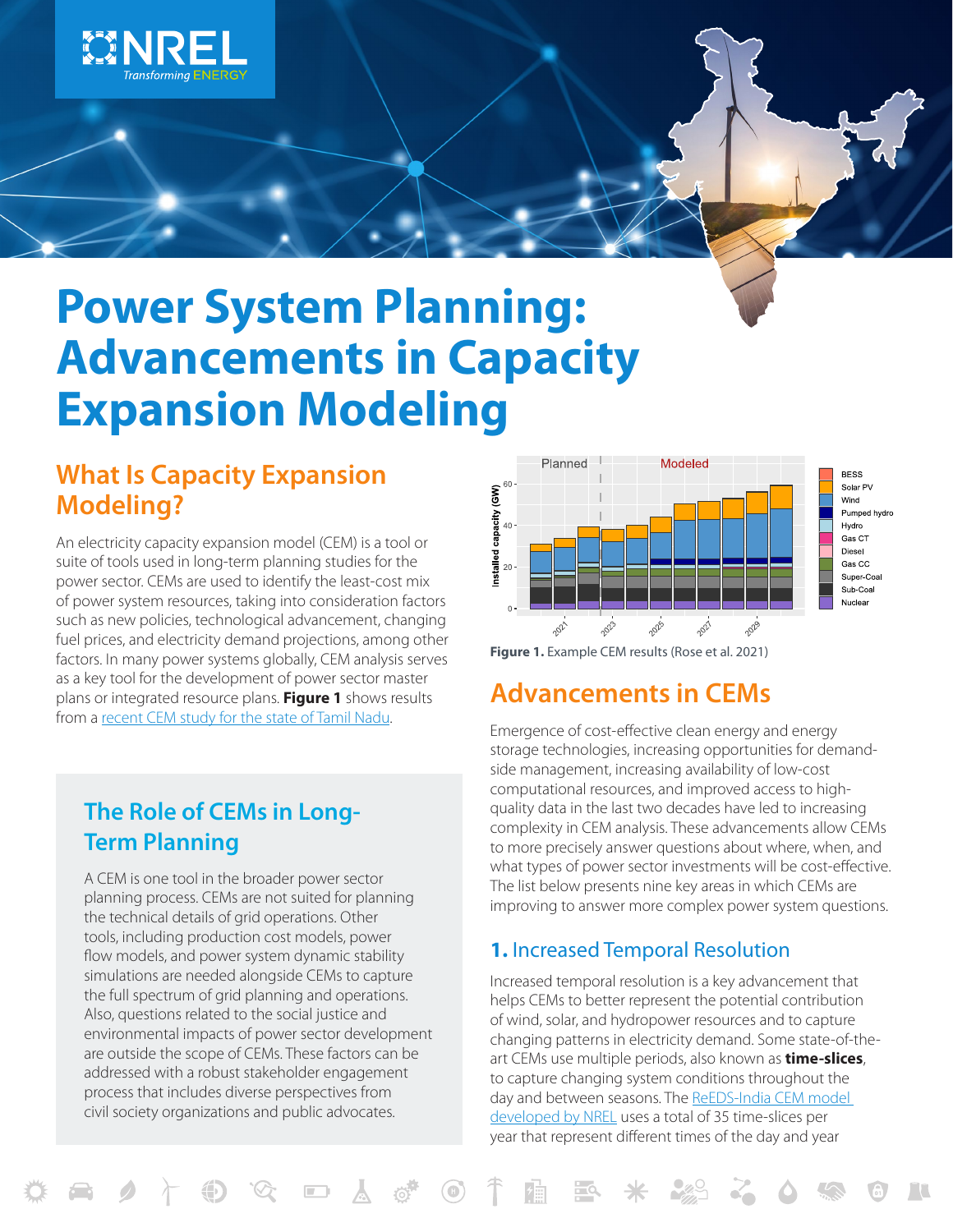|                           |        |              |                |                |         |                |           |               | 1am   2am   3am   4am   5am   6am   7am   8am   9am  10am 11am 12pm  1pm   2pm   3pm   4pm   5pm   6pm   7pm   8pm   9pm   10pm 11pm 12am |         |              |       |  |
|---------------------------|--------|--------------|----------------|----------------|---------|----------------|-----------|---------------|-------------------------------------------------------------------------------------------------------------------------------------------|---------|--------------|-------|--|
| Jan                       | Winter | Night        | Sunrise        |                | Morning | Afternoon      | Sunset    |               | Evening                                                                                                                                   |         | <b>Night</b> |       |  |
| Feb<br><br>Mar<br>.       | Spring | Night        |                | <b>Sunrise</b> |         | Morning        | Afternoon | Sunset        |                                                                                                                                           | Evening |              | Night |  |
| Apr<br><br>May<br><br>Jun | Summer | <b>Night</b> | <b>Sunrise</b> |                |         | Morning        | Afternoon |               | Sunset                                                                                                                                    | Evening |              | Night |  |
| Jul<br><br>Aug<br><br>Sep | Rainy  | Night        |                | <b>Sunrise</b> |         | Morning        | Afternoon | Sunset        |                                                                                                                                           | Evening |              | Night |  |
| 0ct<br><br>Nov            | Autumn | Night        |                | <b>Sunrise</b> |         | Morning        | Afternoon | Sunset        |                                                                                                                                           | Evening |              | Night |  |
| Dec                       | Winter | Night        |                | <b>Sunrise</b> |         | <b>Morning</b> | Afternoon | <b>Sunset</b> |                                                                                                                                           |         | Evening      | Night |  |

**Figure 2.** Example of temporal resolution in a CEM

to capture important chronological relationships between power system components (see **Figure 2**). The sunset time-slice, for example, can capture when solar generation is waning and other resources are needed to ramp up to meet evening peak demand.

Other approaches include using representative chronological periods and using randomly sampled periods to better capture system conditions that drive investment decisions. In general, increasing the temporal resolution helps CEMs better capture the contribution of variable resources and reliability considerations and can ultimately result in a more robust plan for the power sector.

## **2.** Increased Geographic Resolution

Representing multiple geographic areas in a CEM can help capture synergies and challenges related to location-specific patterns of wind speeds, solar resources, hydropower availability, and electricity demand. Conventional resources can also be location-specific. In India, for example, charges for coal fuel transportation make coal-fired power plants more expensive to run in states that are far from major coal mines. In general, geographic resolution in a CEM should, at minimum, reflect the scale at which decisions are made. State-level planning, for example, can represent multiple control areas, also known as **balancing areas**, within the state to inform local planning decision by state agencies. National-level planning, on the other hand, can have a coarser geographic resolution but cover a larger geographic scope. In more advanced CEMs, the geographic resolution can be split into multiple levels (see **Figure 3**). The ReEDS-India model, for example, has six regions comprising 34 balancing areas,

each representing a state or union territory with aggregated electricity demand, conventional generation capacity, and transmission. Balancing areas are further divided into renewable energy (RE) resource regions, each providing a unique supply curve and representative generation profile for wind and solar resources within the given geographic area.

Importantly, CEMs with more balancing areas can better represent the transmission system. Capturing transmission constraints can provide important insights for long-term planning, both for generation and transmission investment decisions. However, increasing the number of transmission linkages in a CEM can significantly increase the computational resources and time required to complete a study. This trade-off should be carefully considered when selecting the geographic resolution of a CEM.



**Figure 3.** Example of geographic resolution in a CEM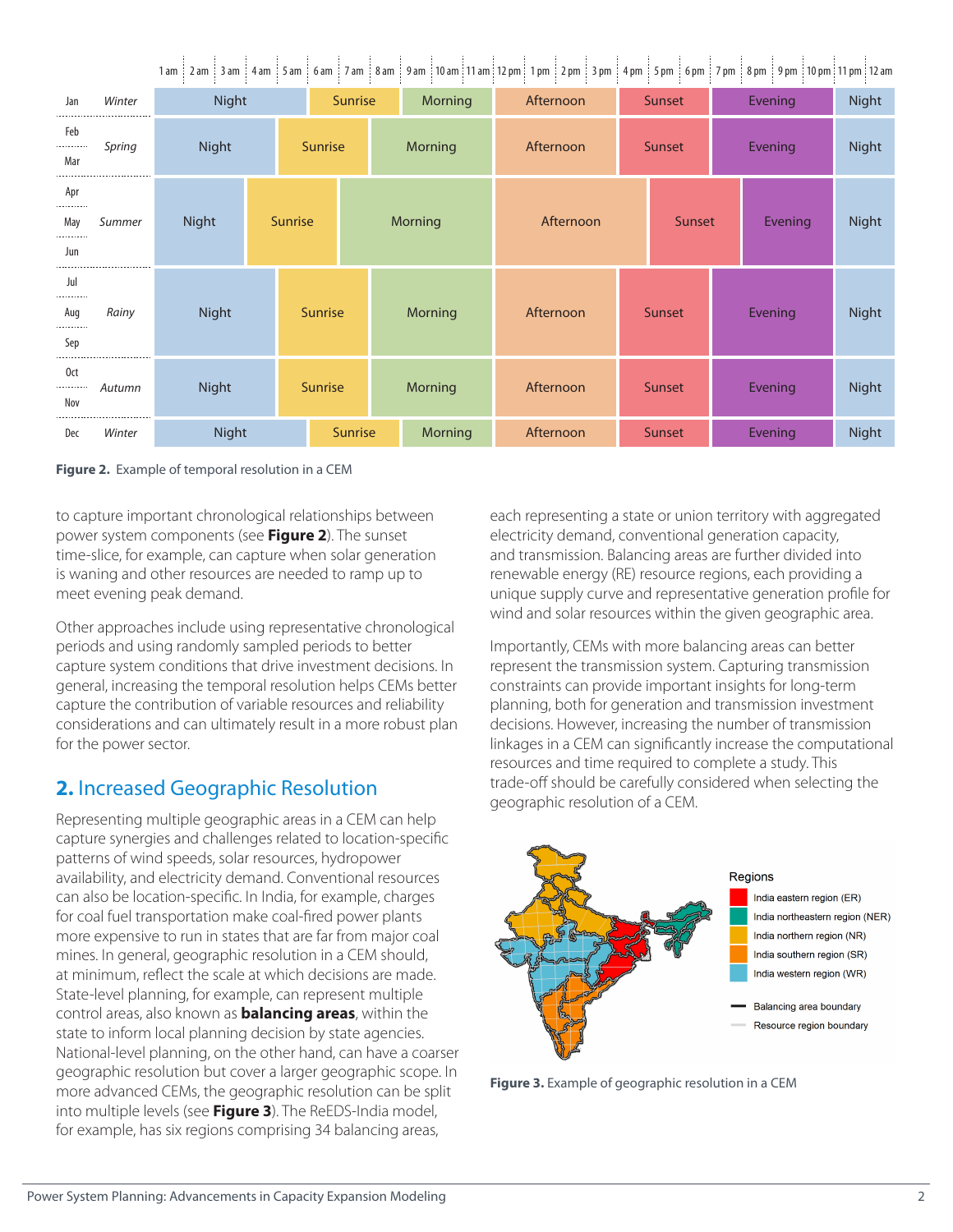## **3.** Representing RE Resource Variability

Modern CEMs can capture the energy value and capacity contribution of variable RE resources as a function of RE penetration and evolving grid composition. Accounting for the energy and capacity contribution of RE to meet system requirements is important for two reasons: (1) failure to include their contribution can lead to an overbuilt system where other resources are deployed—but not necessarily needed—to meet system needs; and (2) as more variable RE is added in the system in the same location, the contribution of each additional unit to meet energy and capacity needs declines (Denholm et al. 2016).

For system energy requirements, the declining value of variable RE is related to the timing of energy supply and demand. For example, in the middle of the day when solar energy is highest, overgeneration from solar photovoltaics (PV) can cause electricity supply to exceed demand. This results in **curtailment** (i.e., when excess RE cannot be used). Typically, some amount of curtailment will be cost-effective in most power systems. The goal of a CEM is not to achieve a zero-curtailment scenario. Instead, a CEM can identify the level of curtailment that can be expected given the least-cost mix of resources for a particular power system.

CEMs also help ensure that future investment decisions will meet system adequacy requirements. Conventional resources like coal- and gas-fired power plants typically have a **capacity credit** close to 100%, meaning most of their installed capacity counts towards system adequacy and reliability requirements. The capacity credit of wind, solar, and some hydropower resources, on the other hand, is location- and time-dependent and requires more sophisticated approaches to quantify accurately. State-of-the-art CEMs can capture these trends to assess the most cost-effective mix of capacity resources needed to ensure system adequacy in the future.

Variability of RE resources can also impact the **operating reserves** needed to maintain grid reliability during normal operations and contingency events. Power systems with a high share of wind generation, for example, can require additional grid operating reserves during high-wind periods to manage short-term variability and uncertainty due to generation forecast errors. In some systems, it may be necessary to represent multiple types of operating reserves that are needed at different timescales, including spinning, non-spinning, and contingency reserves, or other categories. Advanced CEMs can represent multiple categories of operating reserves and dynamically adjust the required levels based on the contribution of RE. This capability helps power system planners avoid over- or under-investment in generation capacity that will provide operating reserves.

# **4.** Energy Storage Technologies

Energy storage presents new complexities for CEMs because it is a source of both electricity demand and supply, and because storage operations are energy-limited (i.e., limited

duration). Full representation of energy storage grid services, also described as **value streams**, is an active and ongoing effort in state-of-the-art CEMs. Importantly, the value of energy storage for providing different grid services changes both with the amount of storage deployed and with the amount of RE, particularly solar PV, on the grid. These competing factors are increasingly important to represent in long-term planning studies as the cost of both storage and solar PV technologies continues to decline.

Also, recent advancements in CEMs provide insights about the cost-effective duration for energy storage. The duration of an energy storage device is the amount of time the system can discharge from storage at full power output capacity. CEMs that represent different durations of energy storage can indicate which durations of energy storage are cost-effective in the near-term, when and where longer-duration devices may be advantageous, how much RE curtailment can be recovered, as well as their contribution to meeting capacity adequacy requirements.

#### **5.** Demand Response, Electric Vehicle, and Distributed Energy Resource Representation

Recent advancements in CEMs are enabling power system planners to consider even greater changes to future electricity supply and demand stemming from **demand response** and the adoption of **electric vehicles** (EVs) and **distributed energy resources** (DERs). Demand response is the voluntary reduction and/or shifting of electricity demand by end users, whether they be industrial, commercial, or residential. In some cases, rather than build new generation resources to meet growing electricity demand, it may be more cost-effective to incentivize end users to reduce their demand for certain hours. Incorporating demand response in CEMs requires detailed data and assumptions about the potential for and cost of demand response in a given area. Adoption of EVs can also have significant implications for future electricity demand and supply. Growing demand for EV charging can shift the pattern of electricity demand and can drive higher rates of growth in total electricity demand. It will be increasingly important for CEMs to capture the impacts of EVs on future electricity demand, as well as potential opportunities for EVs to provide demand response and other grid services.

On the supply side, increasing adoption of DERs such as rooftop PV systems or behind-the-meter battery storage by utility customers can offset the need for centralized, utilityscale resources. However, because decisions about demand response, EV adoption, and DER investments are made by end-use customers, CEMs must extend their scope or rely on inputs from other modeling tools that can capture and aggregate individual customer investment decisions. This type of cross-sectoral model linkage, between models of the bulk power system, the distribution grid, and individual customers, will be increasingly important as costs for EVs and DER technologies continue to decline.